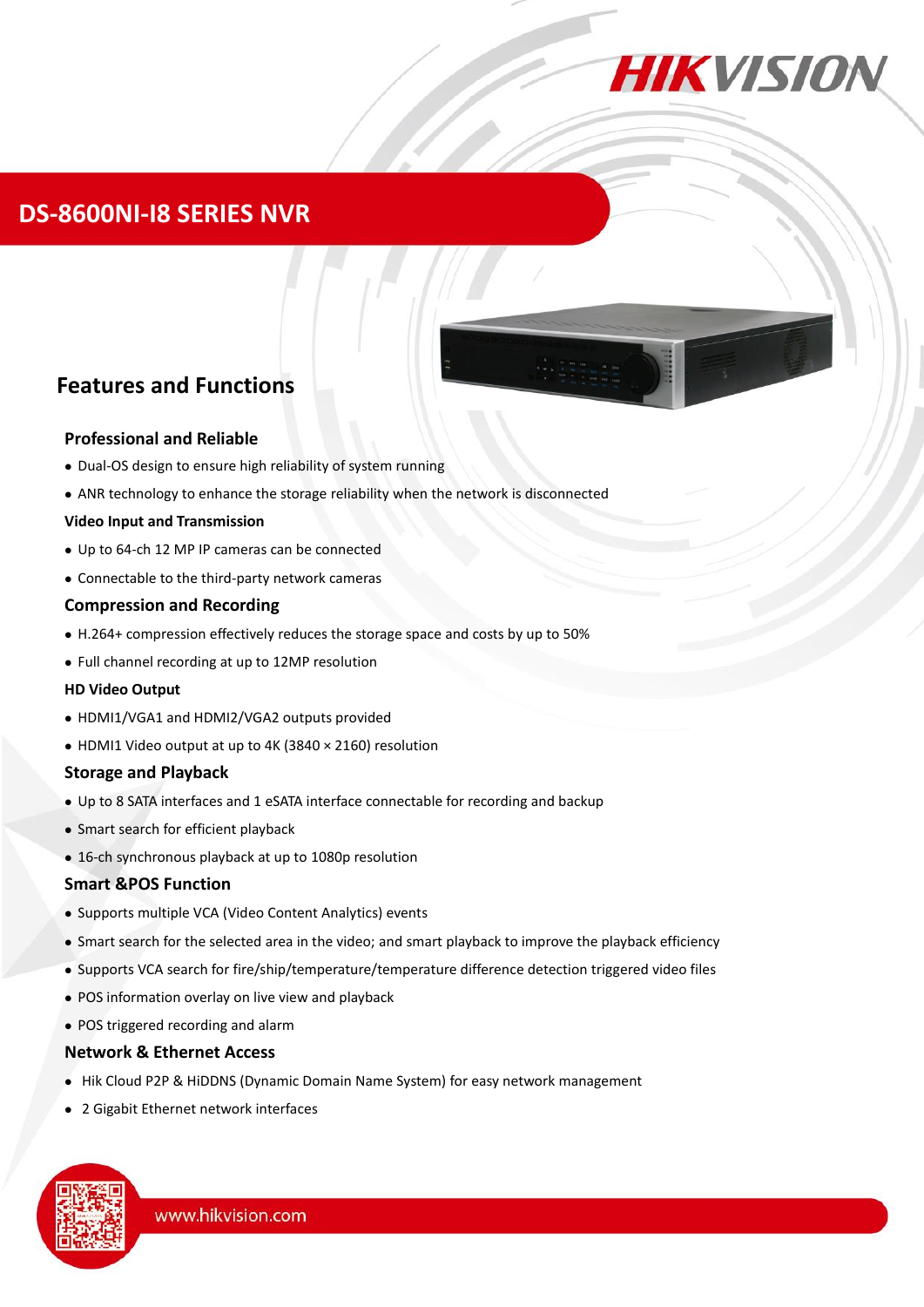

| <b>Specifications</b>            |                                      |                                                                                                                                                                                      |                                    |                     |                     |  |  |  |
|----------------------------------|--------------------------------------|--------------------------------------------------------------------------------------------------------------------------------------------------------------------------------------|------------------------------------|---------------------|---------------------|--|--|--|
| <b>Model</b>                     |                                      | <b>DS-8608NI-18</b>                                                                                                                                                                  | <b>DS-8616NI-I8</b>                | <b>DS-8632NI-I8</b> | <b>DS-8664NI-18</b> |  |  |  |
| Video/Au<br>dio input            | IP video input                       | 8-ch                                                                                                                                                                                 | $16$ -ch                           | 32-ch               | 64-ch               |  |  |  |
|                                  |                                      | Up to 12 MP resolution                                                                                                                                                               |                                    |                     |                     |  |  |  |
|                                  | Two-way audio                        | 1-ch, RCA (2.0 Vp-p, 1 k Ω)                                                                                                                                                          |                                    |                     |                     |  |  |  |
| <b>Network</b>                   | <b>Incoming bandwidth</b>            | 128 Mbps                                                                                                                                                                             | 320 Mbps<br>320 Mbps<br>256 Mbps   |                     |                     |  |  |  |
|                                  |                                      |                                                                                                                                                                                      | or 200 Mbps (when RAID is enabled) |                     |                     |  |  |  |
|                                  | <b>Outgoing bandwidth</b>            | 256 Mbps, or 200 Mbps (when RAID is enabled)                                                                                                                                         |                                    |                     |                     |  |  |  |
|                                  | <b>Remote connection</b>             | 128                                                                                                                                                                                  |                                    |                     |                     |  |  |  |
| Video/Au<br>dio output           | <b>Recording resolution</b>          | 12 MP/8 MP/6 MP/5 MP/4 MP/3 MP/1080p/UXGA/720p/VGA/4CIF/DCIF<br>/2CIF/CIF/QCIF                                                                                                       |                                    |                     |                     |  |  |  |
|                                  | <b>CVBS output (Optional)</b>        | 1-ch, BNC (1.0 Vp-p, 75 Ω), resolution: PAL: 704 × 576, NTSC: 704 × 480                                                                                                              |                                    |                     |                     |  |  |  |
|                                  | VGA1 /HDMI1 output<br>resolution     | HDMI1: 4K (3840 × 2160)/60Hz, 4K (3840 × 2160)/30Hz, 2K (2560 × 1440)/60Hz, 1920 × 1080p/60Hz, 1600 × 1200/60Hz, 1280 × 1024/60Hz, 1280<br>$\times$ 720/60Hz, 1024 $\times$ 768/60Hz |                                    |                     |                     |  |  |  |
|                                  |                                      | VGA1: 2K (2560 × 1440)/60Hz, 1920 × 1080p/60Hz, 1600 × 1200/60Hz, 1280<br>$\times$ 1024/60Hz, 1280 $\times$ 720/60Hz, 1024 $\times$ 768/60Hz                                         |                                    |                     |                     |  |  |  |
|                                  | VGA2 /HDMI2 output<br>resolution     | $1920 \times 1080p/60$ Hz, $1280 \times 1024/60$ Hz, $1280 \times 720/60$ Hz, $1024 \times 768/60$ Hz                                                                                |                                    |                     |                     |  |  |  |
|                                  | <b>Audio output</b>                  | 2-ch, RCA (2.0Vp-p, 1 KΩ)                                                                                                                                                            |                                    |                     |                     |  |  |  |
| <b>Decoding</b>                  | <b>Decoding format</b>               | H.265+/H.265/H.264/H.264+/MPEG4                                                                                                                                                      |                                    |                     |                     |  |  |  |
|                                  | Live view/Playback<br>resolution     | 12 MP/8 MP/6 MP/5 MP/4 MP/3 MP/1080p/UXGA/720p/VGA/4CIF/DCIF<br>/2CIF/CIF/QCIF                                                                                                       |                                    |                     |                     |  |  |  |
|                                  | Synchronous playback                 | 8-ch<br>$16$ -ch                                                                                                                                                                     |                                    |                     |                     |  |  |  |
|                                  | Capability                           | 12-ch @ 12 MP (20fps) / 4-ch @ 8 MP (25fps) / 8-ch @ 4MP (30fps) / 16-ch @<br>$1080p$ (30fps)                                                                                        |                                    |                     |                     |  |  |  |
| <b>Network</b><br>managem<br>ent | <b>Network protocols</b>             | TCP/IP, DHCP, HIK Cloud P2P, DNS, DDNS, NTP, SADP, SMTP, NFS, iSCSI,<br>UPnP™, HTTPS                                                                                                 |                                    |                     |                     |  |  |  |
| Hard disk                        | <b>SATA</b>                          | 8 SATA interfaces for 8HDDs                                                                                                                                                          |                                    |                     |                     |  |  |  |
|                                  | eSATA                                | 1 eSATA interface                                                                                                                                                                    |                                    |                     |                     |  |  |  |
|                                  | Capacity                             | Up to 6TB capacity for each HDD                                                                                                                                                      |                                    |                     |                     |  |  |  |
| External<br>interface            | <b>Network interface</b>             | 2, RJ-45 10/100/1000 Mbps self-adaptive Ethernet interface                                                                                                                           |                                    |                     |                     |  |  |  |
|                                  | Serial interface                     | RS-232; RS-485; Keyboard                                                                                                                                                             |                                    |                     |                     |  |  |  |
|                                  | <b>USB interface</b>                 | Front panel: $2 \times$ USB 2.0; Rear panel: $1 \times$ USB 3.0                                                                                                                      |                                    |                     |                     |  |  |  |
|                                  | Alarm in/out                         | 16/4                                                                                                                                                                                 |                                    |                     |                     |  |  |  |
| General                          | Power supply                         | 100 to 240 VAC, 50 to 60 Hz                                                                                                                                                          |                                    |                     |                     |  |  |  |
|                                  | Max. Power                           | 200 W                                                                                                                                                                                |                                    |                     |                     |  |  |  |
|                                  | Consumption<br>(without HDD)         | $\leq 30$ W                                                                                                                                                                          |                                    |                     |                     |  |  |  |
|                                  | <b>Working temperature</b>           | $-10$ to +55 °C (+14 to +131° F)                                                                                                                                                     |                                    |                     |                     |  |  |  |
|                                  | <b>Working humidity</b>              | 10% to 90%                                                                                                                                                                           |                                    |                     |                     |  |  |  |
|                                  | <b>Chassis</b>                       | 19-inch rack-mounted 2U chassis                                                                                                                                                      |                                    |                     |                     |  |  |  |
|                                  | Dimensions ( $W \times D \times H$ ) | 445 × 470 ×90 mm (17.5" × 18.5" × 3.5")                                                                                                                                              |                                    |                     |                     |  |  |  |
|                                  | Weight<br>(without HDD)              | ≤ 8 kg (17.6 lb)                                                                                                                                                                     |                                    |                     |                     |  |  |  |

¥